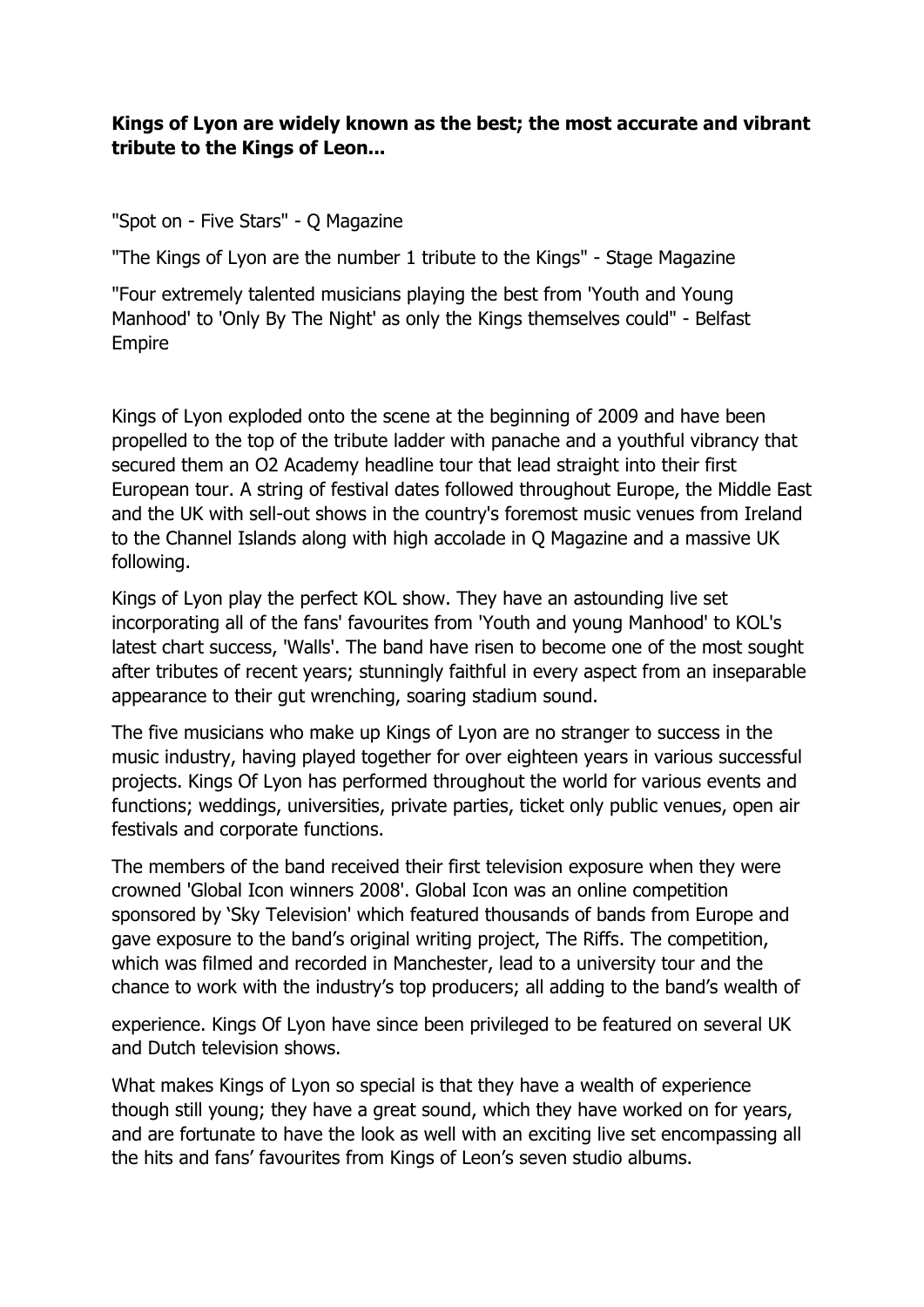Kings of Lyon are the most astounding, vibrant tribute to Kings of Leon, playing an inspired and often surprising collection of Kings of Leon tracks with an energy and quality which, has already gained them a massive, enviable reputation.

The band play an untouchable live set offering various set lengths for any event.

## **Kings of Lyon**

**'Kings of Lyon are a special band. They are the most astounding, vibrant tribute to Kings of Leon, playing the best music of the last eight albums from KOL with an energy and quality which, has already gained them a massive, enviable reputation.** 

**They are now increasingly in huge demand for the life and the quality live sound they bring to an exciting varied set. The finest UK tribute to KOL, Kings of Lyon are available to hire for any event.'** 

## **Set List:**

Sex on Fire, Slow Nights So Long, California Waiting, Use Somebody, Milk, Taper Jean Girl, Notion, King of the Rodeo, Red Morning Light, Fans, Holy Roller Novocaine, Joe's Head, The Bucket, Molly's Chambers, On Call, Four Kicks, Pistol of Fire, Soft, Be Somebody, Spiral Staircase, Knocked Up, Charmer, Revelry, Radioactive, The Immortals, Pyro, Frontier City, Back Down South, Black Thumbnail, Manhattan, Arizona, Wasted Time, Crawl, Closer, Super Soaker, Wait for Me, Beautiful War, Temple, Waste A Moment, Closer, The End, The Bandit, True Love Ways.

# **Band Members:**

Christian Dawson (vocals / guitar) Josh Sheppard (lead guitar) Lee 'Moggy' Morgan (drums - left handed) Graham 'Knocker' Norton (bass / backing vocals) Shaun Chance (keys / backing vocals)

#### **Website: http://www.kingsoflyon.com**

The band also has a very active group and a page on facebook through which events are advertised and fans notified of updates and newly posted pictures from recent events, along with a very busy Instagram and Twitter feed.